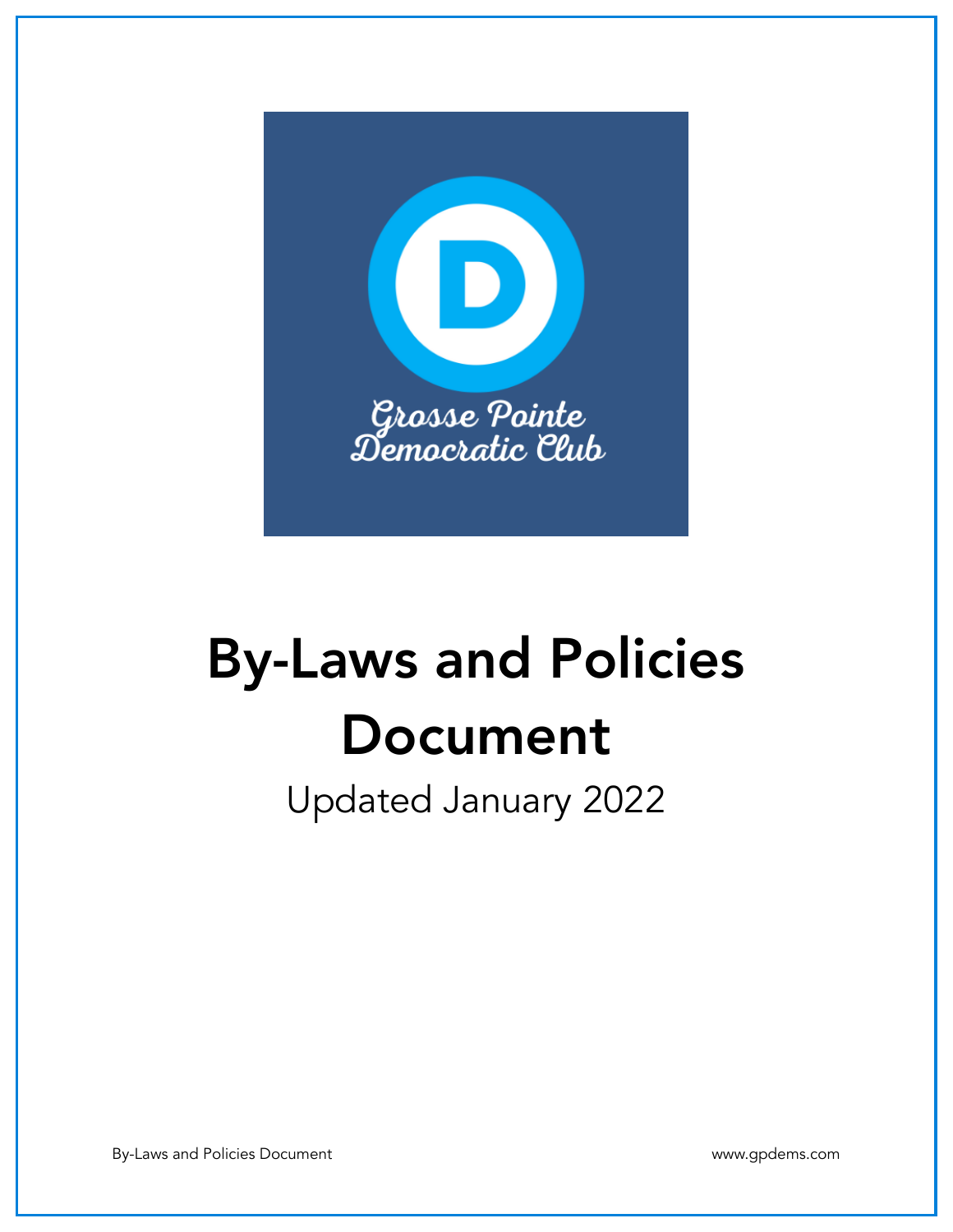# BY-LAWS of the GROSSE POINTE DEMOCRATIC CLUB Adopted: October 17, 2006 Amended: February 13, 2007 Amended: March 19, 2014 Amended: January 12, 2022

### ARTICLE I - Name

The name of this organization shall be the Grosse Pointe Democratic Club, and hereafter called the Club.

### ARTICLE II - Purpose

The purposes of the Club are to promote the ideals and principles of the Democratic Party, good government, and democracy, and to foster active participation in the Democratic Party. The Club shall be operated on a non-profit basis.

#### ARTICLE III - Membership

Section 1. Membership in the Club is open to all persons supporting the ideals of the Democratic Party. The Club encourages, but does not limit memberships to residents from the five communities of Grosse Pointe, Harper Woods, and the east side of Detroit.

Section 2. Any eligible person shall become a member by payment of annual dues.

Section 3. Membership shall coincide with the calendar year.

Section 4. No tests for membership or any oaths of loyalty to the Club shall be required or used which has the effect of requiring a prospective or current member of the Club to acquiesce in, condone, or support discrimination on the grounds of actual or perceived race, color, creed, sex, age, national origin, economic status, religion, ethnic identity, ancestry, marital status, sexual orientation, physical appearance, or disability. *Added: 01/12/2022*

Section 5. The Club shall support the broadest possible participation without discrimination on grounds of actual or perceived race, color, creed, sex, age, national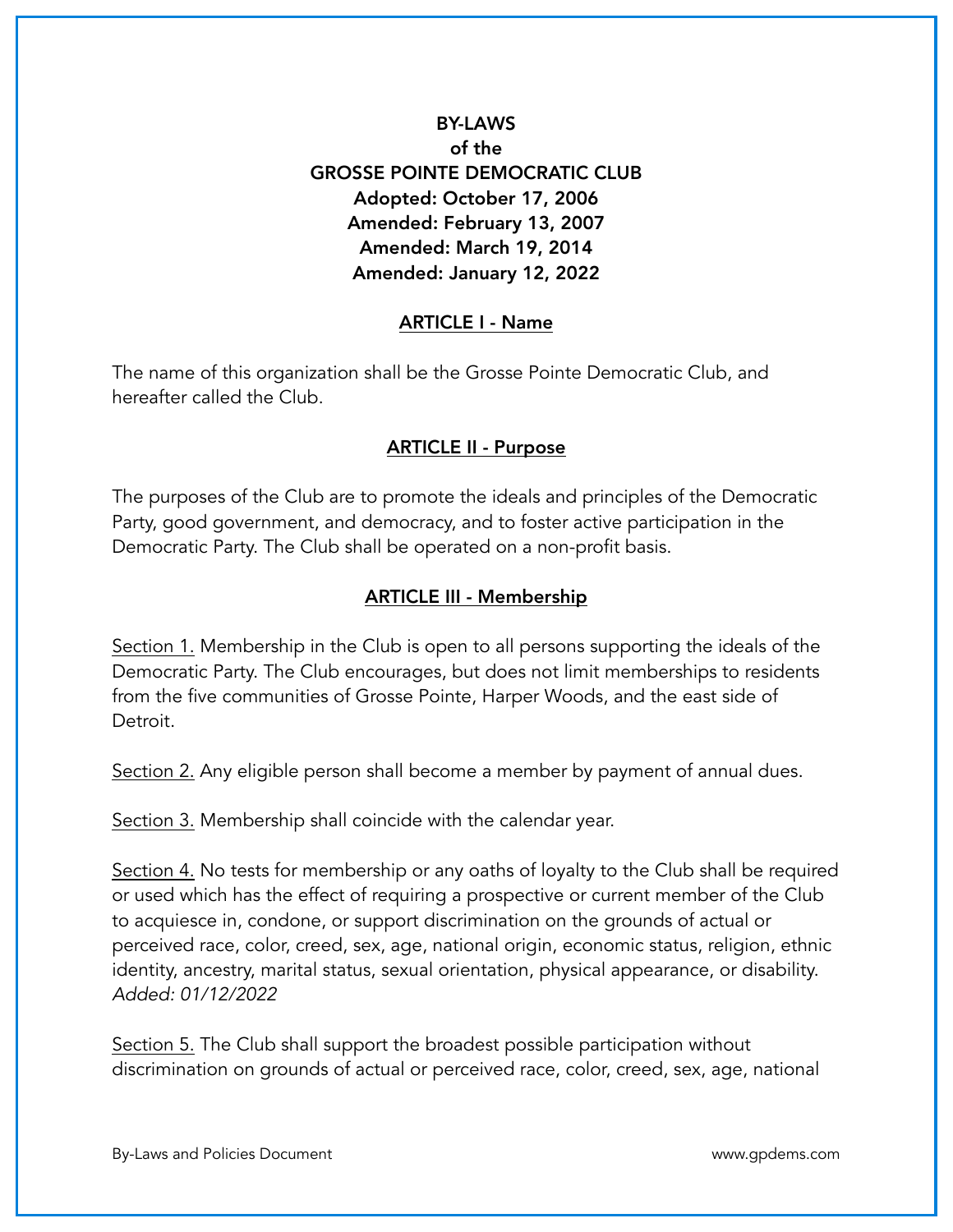origin, economic status, religion, ethnic identity, ancestry, marital status, sexual orientation, physical appearance, or disability. *Added: 01/12/2022*

## ARTICLE IV - Dues and Fiscal Year

Section 1. The Executive Board shall determine the amount of the annual dues.

Section 2. Persons residing at the same address may pay one membership and each person listed on the membership form will be considered a member and be counted separately.

Section 3. The fiscal year of the Club shall run from January 1 to December 31.

## ARTICLE V - Meetings

Section 1. General Membership Meetings. A meeting of the members can be called at any time by the President. The Club will hold a minimum of five (5) General Membership meetings per year. The annual summer picnic and fall fundraiser are considered to be General Membership Meetings.

Section 2. Special Meetings of Members. A Special Meeting of Members may be called at any time by the President, and the President shall call a Special Meeting upon the written request of ten (10) members.

Section 3. Notice of Meetings. Written notice of General Membership Meetings and Special Meetings of Members shall be mailed or emailed to each member postmarked or sent by email at least seven (7) days prior to the date of the meeting. In the case of a Special Meeting, the notice shall state the purpose of the meeting. Meetings may be held remotely by Zoom or other service if the board determines that the need exists.

Section 4. Quorum. Fifteen (15) members shall constitute a quorum for the transaction of business at any General Membership Meeting or Special Meeting of Members.

Section 5. Voting. Each member present shall be entitled to one vote. Proxy voting is not allowed. Votes shall not be taken by secret ballot.

# ARTICLE VI - Officers

Section 1. Officers to be Elected. The Officers of the Club shall be elected from the membership and shall consist of a President, First Vice President, Second Vice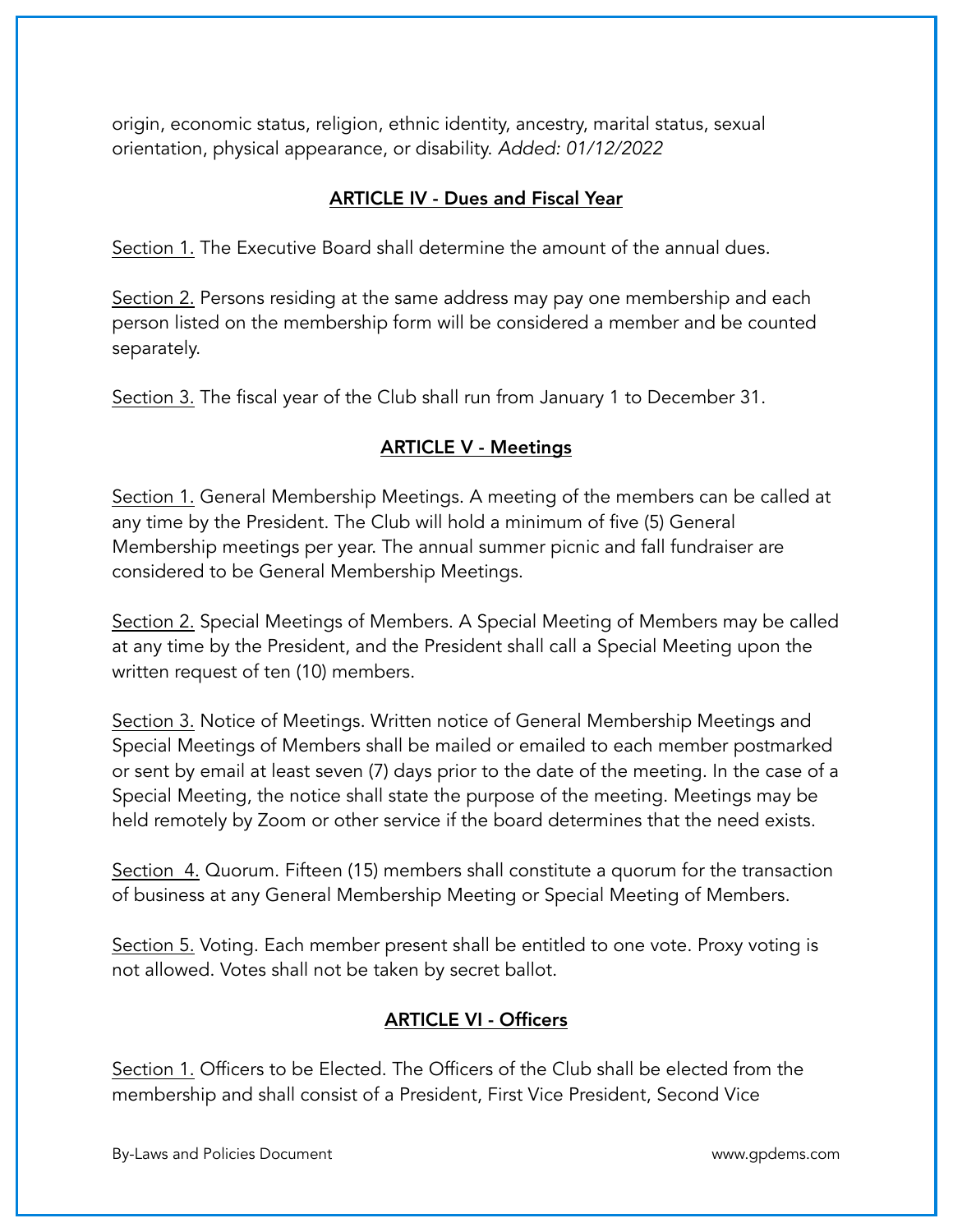President, Secretary, and Treasurer. The President and First Vice President shall be of opposite gender. The Officers shall be elected at the February General Membership Meeting and shall hold office for the ensuing year or until their successors are elected. The Nominating Committee shall present a slate of candidates for the Members' consideration. Nominations can also be made from the floor. The Officers shall take office immediately upon their election. The Officers' terms shall be for 2 years effective February 2023 to correspond with the terms of the Executive Board.

Section 2. Voting. Votes shall not be taken by secret ballot at any meeting of the Club at any level. The candidate receiving the highest number of votes for each office shall be elected.

Section 3. Duties of Officers.

a. President. It shall be the duty of the President to preside at all General Membership Meetings and Executive Board Meetings, to preserve order, to enforce all requirements of the By-Laws, to appoint all committees and committee chairpersons, to exercise general supervision over the affairs of the Club, and in general, to perform such duties as usually pass to the chief executive officer.

b. First Vice President. The First Vice President shall be vested with all powers of the President and shall take charge in the absence of the President.

c. Second Vice President. The Second Vice President shall assume whatever duties are assigned by the President.

d. Secretary. The Secretary shall record the minutes of all General Membership Meetings, Special Meetings of Members, and Executive Board Meetings, and shall publish the minutes of said meetings. The Secretary shall archive all minutes and newsletters.

e. Treasurer. The Treasurer shall collect and receive all monies of the Club and shall be custodian of all funds of the Club. The Treasurer shall deposit all funds in such depository as is designated by the Executive Board; shall maintain all necessary and proper books of account; shall see that all disbursements are made on proper vouchers; shall give a financial report at all General Membership Meetings and Executive Board Meetings; and shall be responsible for all required campaign report filings. The Treasurer shall chair the finance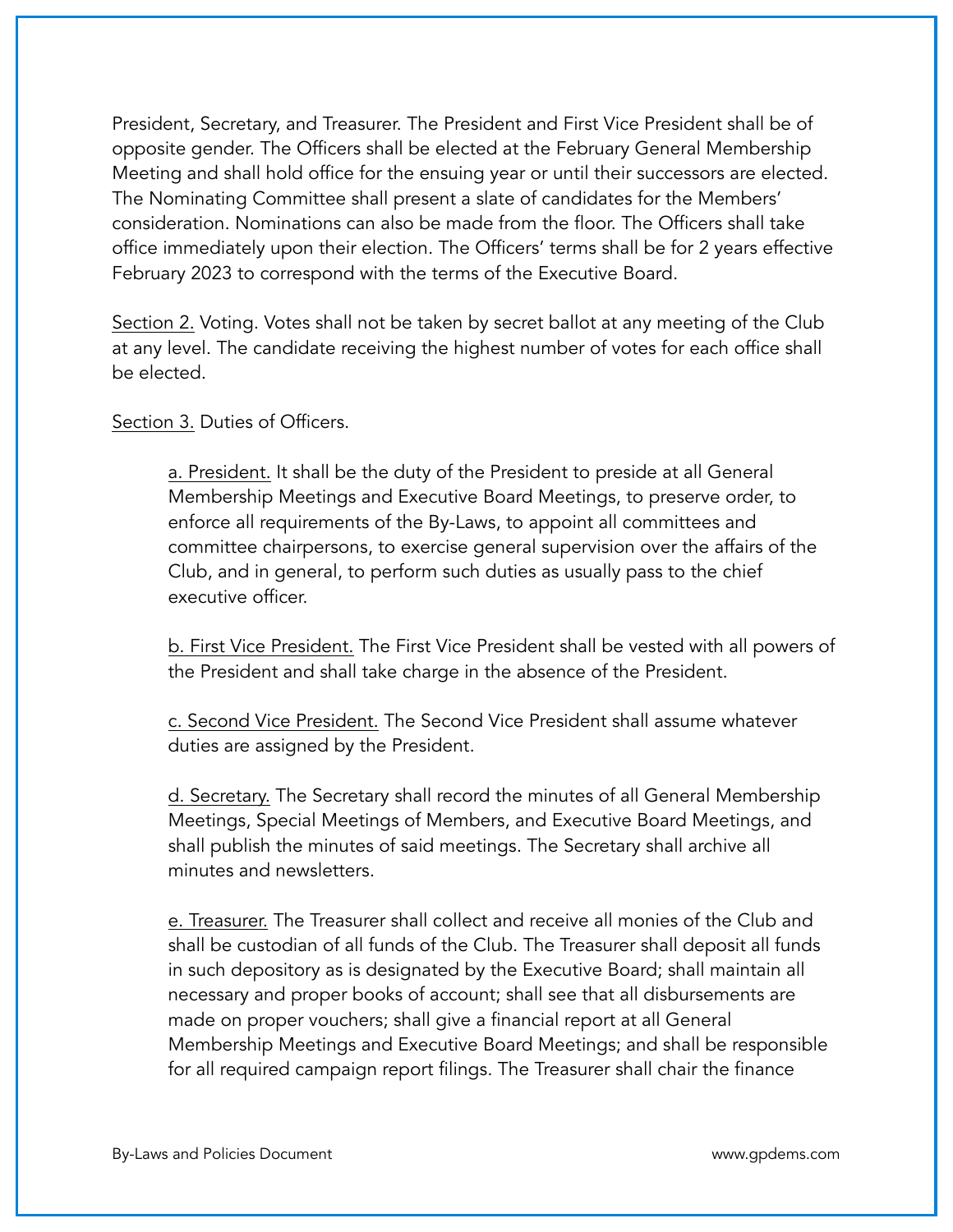committee. The Treasurer may also appoint an assistant treasurer to assist with the required report filings.

Section 4. Removal. Any officer may be removed from office for cause by a majority vote of the Executive Board members present and voting at a meeting called for the express purpose, with a proper quorum. The majority vote of members present and voting at such meeting shall be conclusive as to cause.

## ARTICLE VII - Executive Board

Section 1. Membership. The Executive Board shall consist of the Officers of the Club, past Presidents, and not less than ten (10) or more then twenty-five (25) members elected at the annual meeting in each odd numbered year starting in February 2023. The Executive Board shall have members from the five communities of Grosse Pointe, Harper Woods, and the east side of Detroit. Elected officials may be appointed as exofficio members upon the recommendation of the President and approval of the Executive Board. *Amended: 01/12/2022*

Section 2. Duties and Powers. The Executive Board shall have all of the duties and powers set forth in these By-Laws, and shall be vested with the governance and administration of the Club during the interval between meetings of members. They shall also have fiduciary responsibility for the Club.

Section 3. Regular Meetings and Notice. The Executive Board shall meet at least four (4) times per year. The Executive Board will set a meeting schedule for the upcoming year at the last meeting of the calendar year. At least seven (7) days notice shall be given for any Regular Meeting of the Executive Board, and such notice may be given personally, by mail postmarked (7) seven days prior to the meeting, by fax, by telephone, or by email. An agenda of all old and new business to be discussed at the meeting shall accompany this notice. Meetings may be held remotely by Zoom or other service if the board determines that the need exists.

Section 4. Special Meetings and Notice. The Executive Board shall call a Special Meeting upon the written request of any three (3) members of the Executive Board. Notice of a Special Meeting shall be given not less than 24 hours prior to the meeting. Notice shall be given by email. If any member of the Executive Board does not have an email account, the president shall contact that member by phone to inform them of the meeting. An agenda of the business to be discussed at the Special Meeting shall accompany the notice. Members may participate and vote by phone or remotely by Zoom or other service.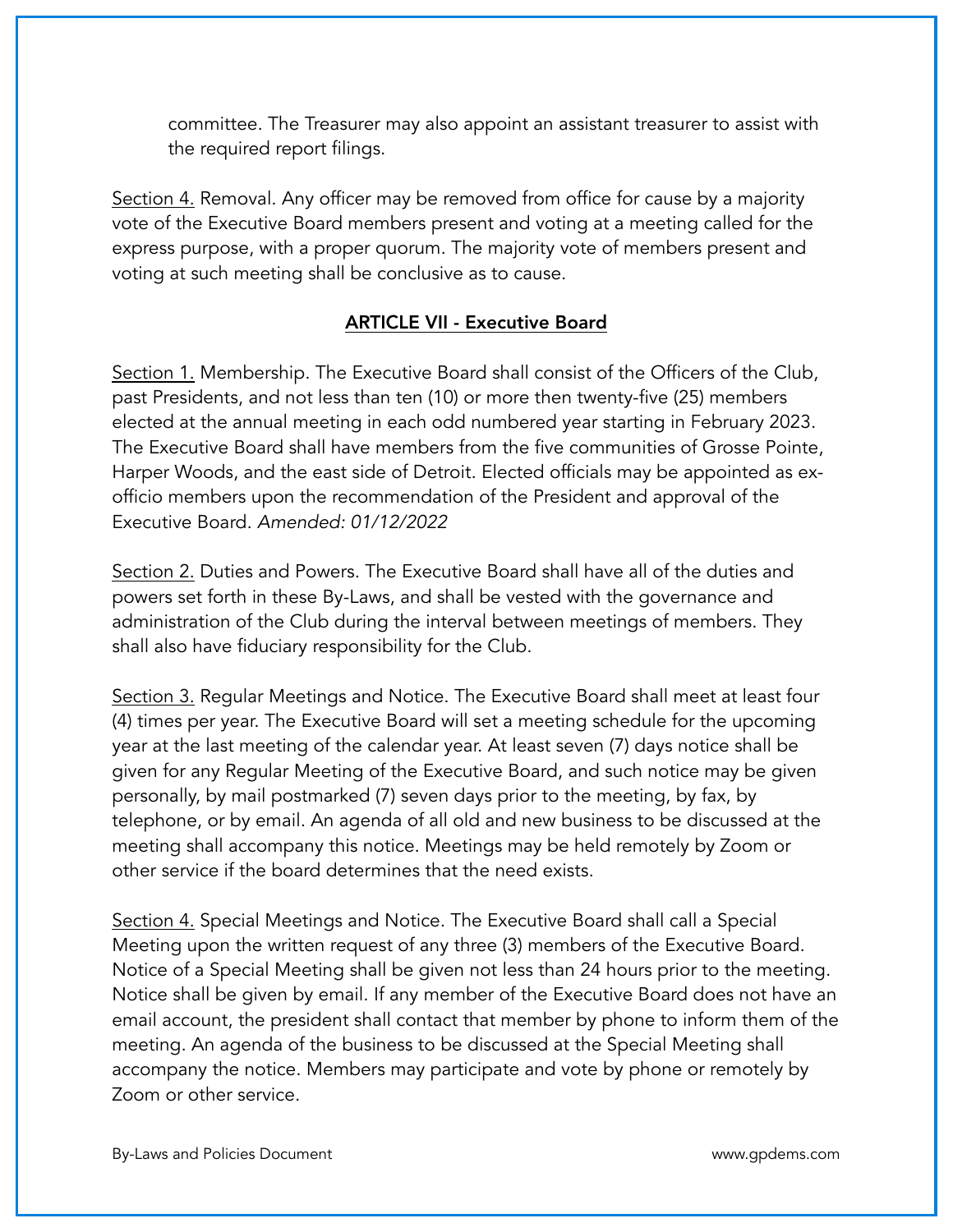Section 5. Quorum. Five (5) members of the Executive Board shall constitute a quorum for the transaction of business.

Section 6. Voting. Each member present shall be entitled to one vote. Proxy voting is not allowed. Votes shall not be taken by secret ballot.

Section 7. Indebtedness. No Officer, member of the Executive Board, committee chair or committee member shall incur any indebtedness nor enter into any contract on behalf of the Club without approval of a majority of the members present and voting at an Executive Board meeting, with a proper quorum. This shall not be construed to prevent the payment of normal operating expenses.

Section 8. Removal. Any member of the Executive Board may be removed from office for cause by a majority vote of the Executive Board members present and voting at a meeting called for that express purpose, with a proper quorum. The majority vote of members present and voting at such meeting shall be conclusive as to cause.

Section 9. All Executive Board Members' and Officers' terms shall be for 2 years effective February 2023. Executive Board elections shall be conducted in February in each odd numbered year starting in February 2023. *Added: 01/12/2022*

# ARTICLE VIII - Committees

Section 1. Standing Committees. The President shall appoint from the membership of the Club, with the advice and consent of the Executive Board, the Chairpersons of the following Standing Committees:

- a. Finance
- b. Fund Raising
- c. Precinct Delegate Organization
- d. Communications
- e. Endorsements
- f. Nominations and Elections
- g. Candidate Recruitment
- h. Newsletter
- i. Membership
- j. Policy and Resolutions
- k. Picnic and Social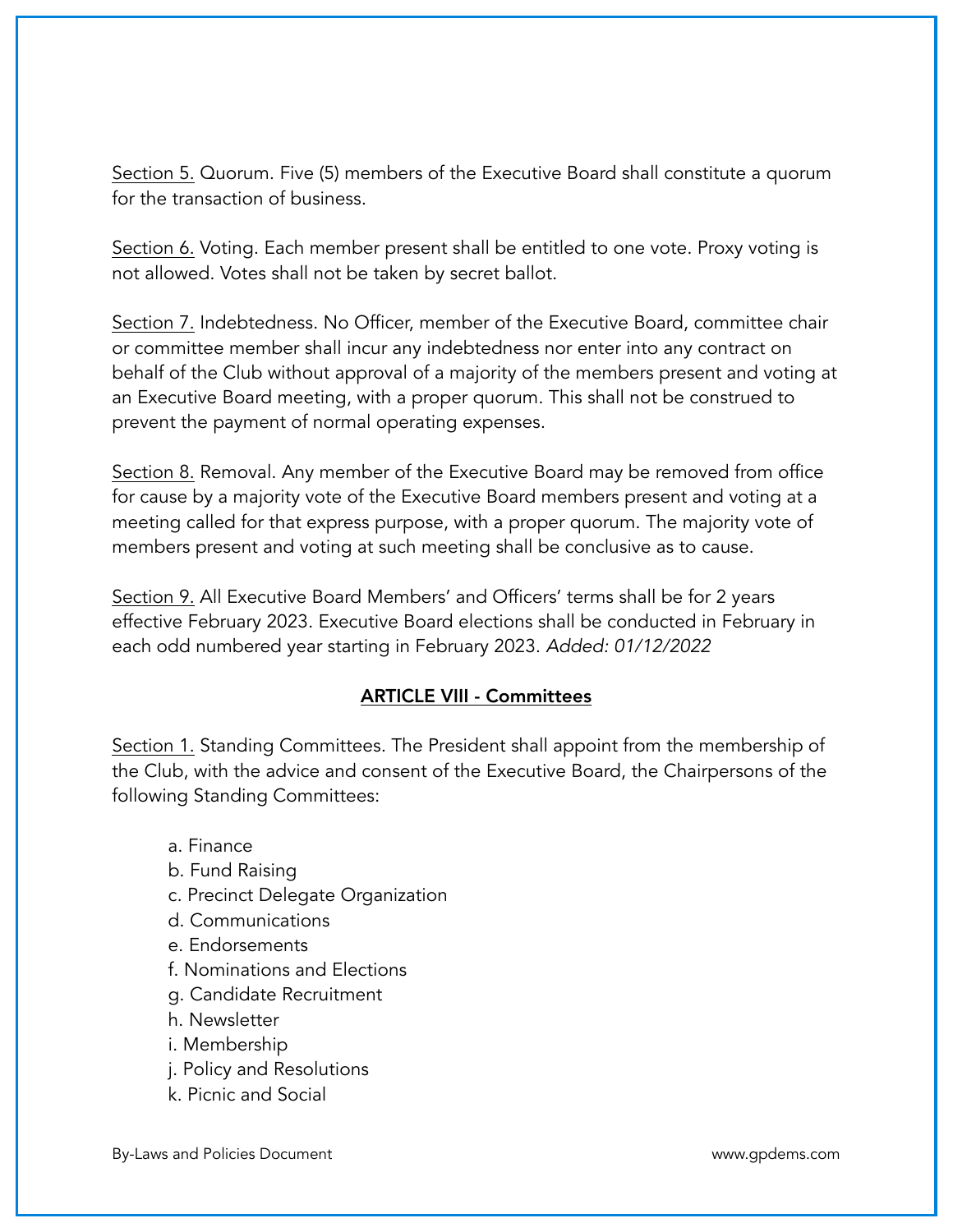l. By-Laws and Procedures m. Community Service n. Action Committees *Amended: 01/12/2022*

The President is an ex-officio member of each of the Standing and/or Special Committees.

Section 2. Special Committees. The President may establish special committees as needed.

Section 3. Duties. Committees shall have such duties as are assigned by the President.

### ARTICLE IX - Amendment

These By-Laws may be amended or repealed by the affirmative vote of the majority of Executive Board members present and voting at any Executive Board Meeting, with a proper quorum, provided that the notice of such meeting shall state that such amendment or repeal shall come before such meeting. Any Club member may submit to the President a written motion to amend or repeal the By-Laws. The President shall present the motion at the next Executive Board Meeting and the Club member may attend the Executive Board Meeting to present and discuss the motion.

#### ARTICLE X - Roberts' Rules of Order

Roberts' Rules of Order Newly Revised shall govern all cases not provided for by the foregoing By-Laws.

#### ARTICLE XI - Dissolution

In the event of dissolution, all assets of the Grosse Pointe Democratic Club shall revert to the benefit of the Michigan Democratic Party.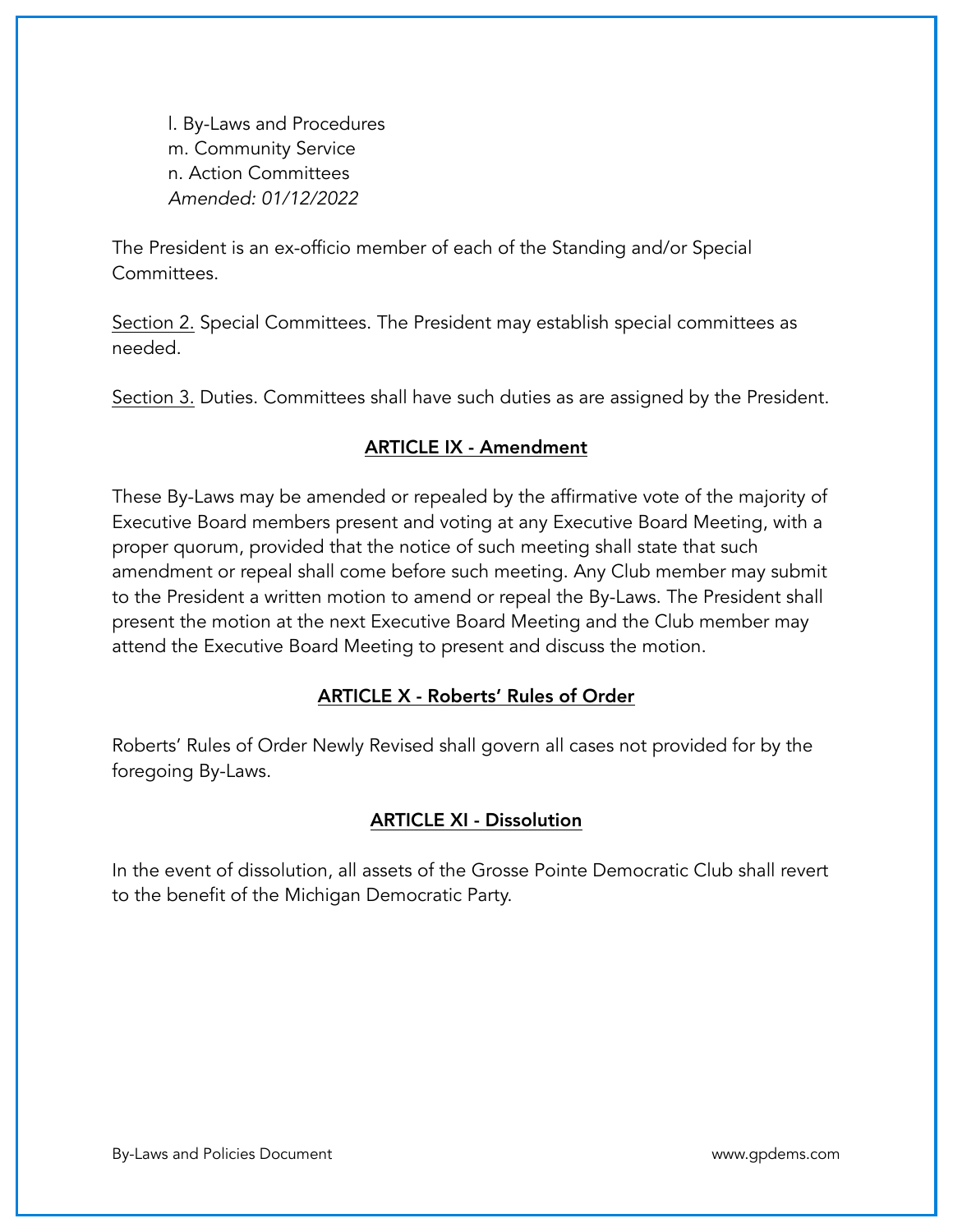# GROSSE POINTE DEMOCRATIC CLUB EXECUTIVE BOARD EMAIL VOTING POLICY Adopted: January 16, 2007 Amended: January 12, 2022

Email voting by the Executive Board should be restricted to those times when approval to make an expenditure or to take action is needed before the next scheduled meeting of the Executive Board.

The President shall send a "bulk" email to all members of the Executive Board to request a "yes" or "no" vote for a specific expenditure. The email shall state the following:

- 1. The purpose of the expenditure or purpose of the action taken;
- 2. The amount requested or purpose of the action taken; and
- 3. The date when all votes must be received.

If any member of the Executive Board does not have an email account, the president shall contact that member by phone to inform them of the pending vote. The member shall be allowed to verbally express their vote, to be verified in writing by the member.

When casting their ballot, members of the Executive Board participating in the vote shall forward their vote to all other members of the board. All votes must be cast within 72 hours from the time the President sends the email requesting a vote. Any votes received after that time shall not be counted.

For the decision of the board to be valid, the following conditions must be met:

 1. The number of votes cast must be at least the number needed for a quorum; and

 2. The number of votes in favor of the proposal must be a majority of the votes cast.

Voting by members is limited to a "yes" or "no" for the proposal presented. Any vote submitted with a qualifier shall be considered a "no" vote. Members of the Executive Board may change their votes up until the time when voting is closed.

Instead of an email vote, the Board can instead call a Special Meeting under Article VII, Section 4 during the voting period or prior to the email vote. *Added: 01/12/2022*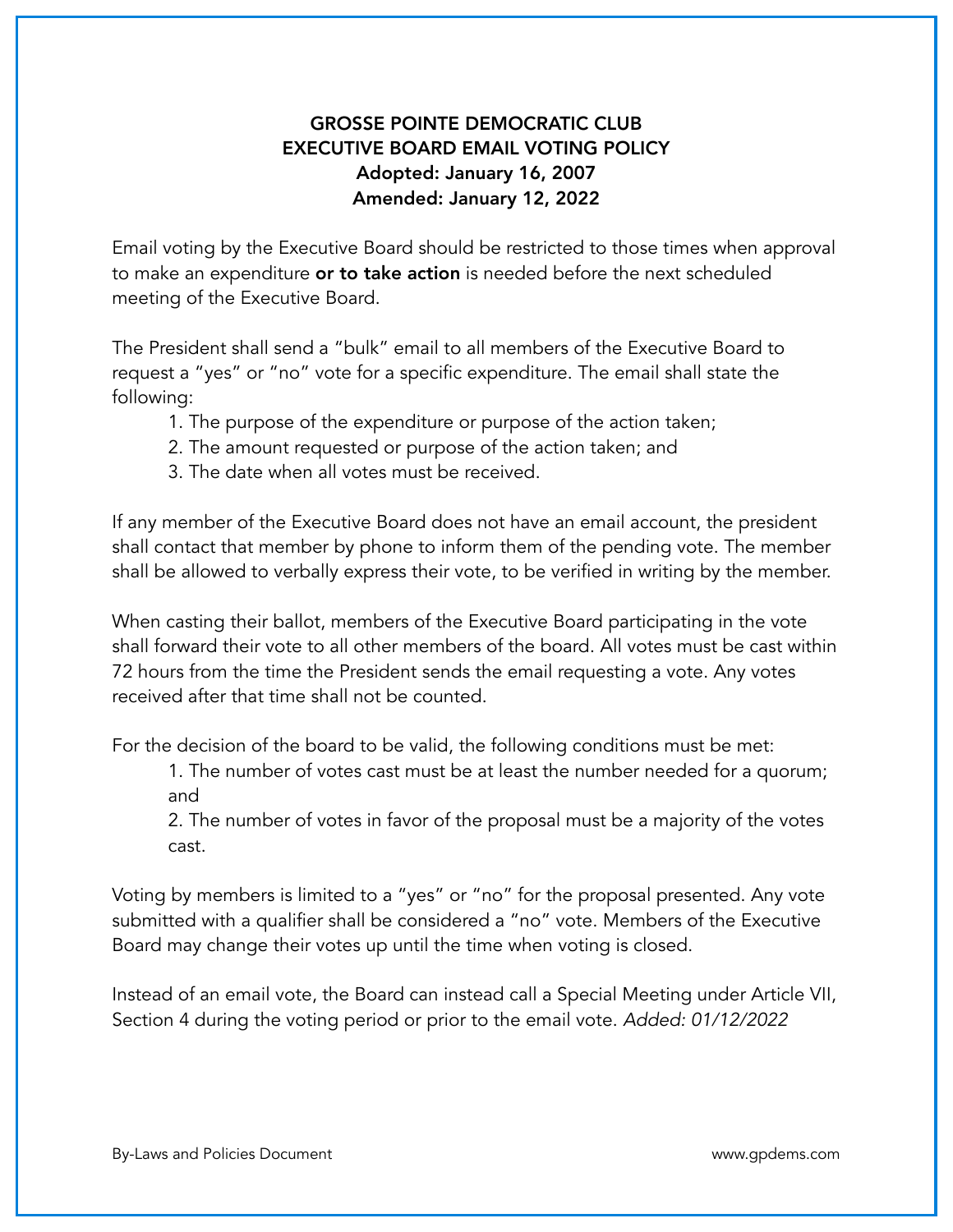A decision authorized by an email vote shall be binding on the Club. The President shall report the results of the vote by email to the members of the Executive Board at the conclusion of the voting period.

The email proposal and the result of the vote shall be reported in the minutes of the next Executive Board meeting held after the email vote.